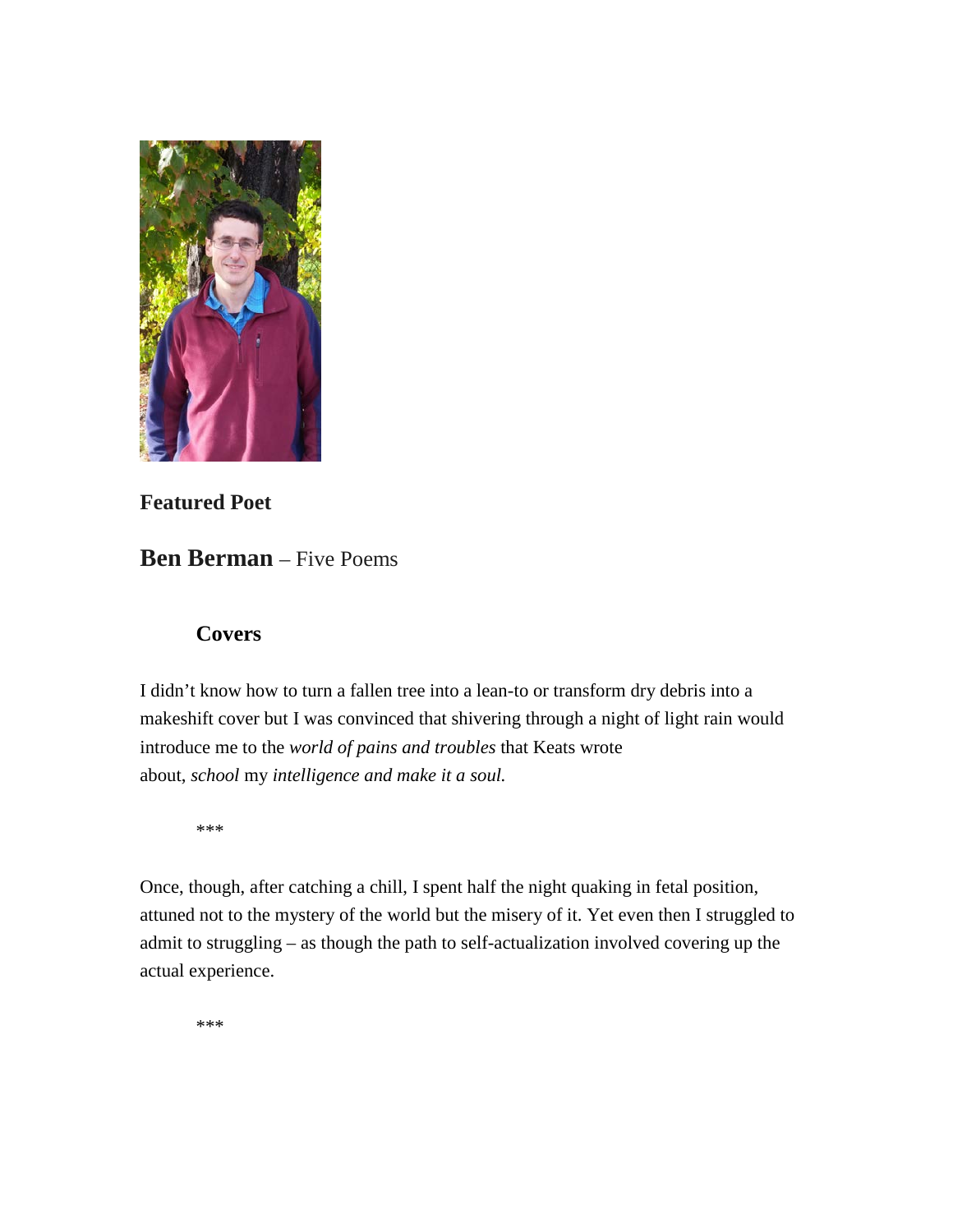I'd somehow expected all of nature's revelations to just reveal themselves, yield endless grace and wonder – didn't realize that I'd first need to accept my own nature, embrace self-discovery as the life-long process of exposing myself to myself.

### **Terms**

Even before the midterm I had minor doubts about my major, and as I sat in that lecture hall answering questions about evolution and adaptation – how organisms thrive by constantly altering their functions – I couldn't help but see it as a sign.

\*\*\*

But it wasn't just a matter of subject matters. The English exam, later that week, was equally disheartening – quote identifications and essay prompts on characters I didn't care about, two pages of questions on literary terms that measured nothing but my shortterm memory.

\*\*\*

A few weeks later, I handed in my leave-of-absence forms and bought a ticket to Kathmandu, traded a life of exams for tests of character – most of which I ended up failing. But at least I failed them on my own terms.

## **Impressions**

I loved the challenge of making a distinct impression in a mere eight minutes – that need for crisp, compressed narratives and revealing details – though there was something refreshing, too, when we'd skip the rehearsed introductions and go-to lines and just chat freely without any desire to impress.

\*\*\*

And because I was already married, was just there as a wingman for a friend, I found myself winging a new story every time we switched partners – first, I was a brew master with an interest in wild yeast, then a fortune cookie writer on sabbatical. The trick was to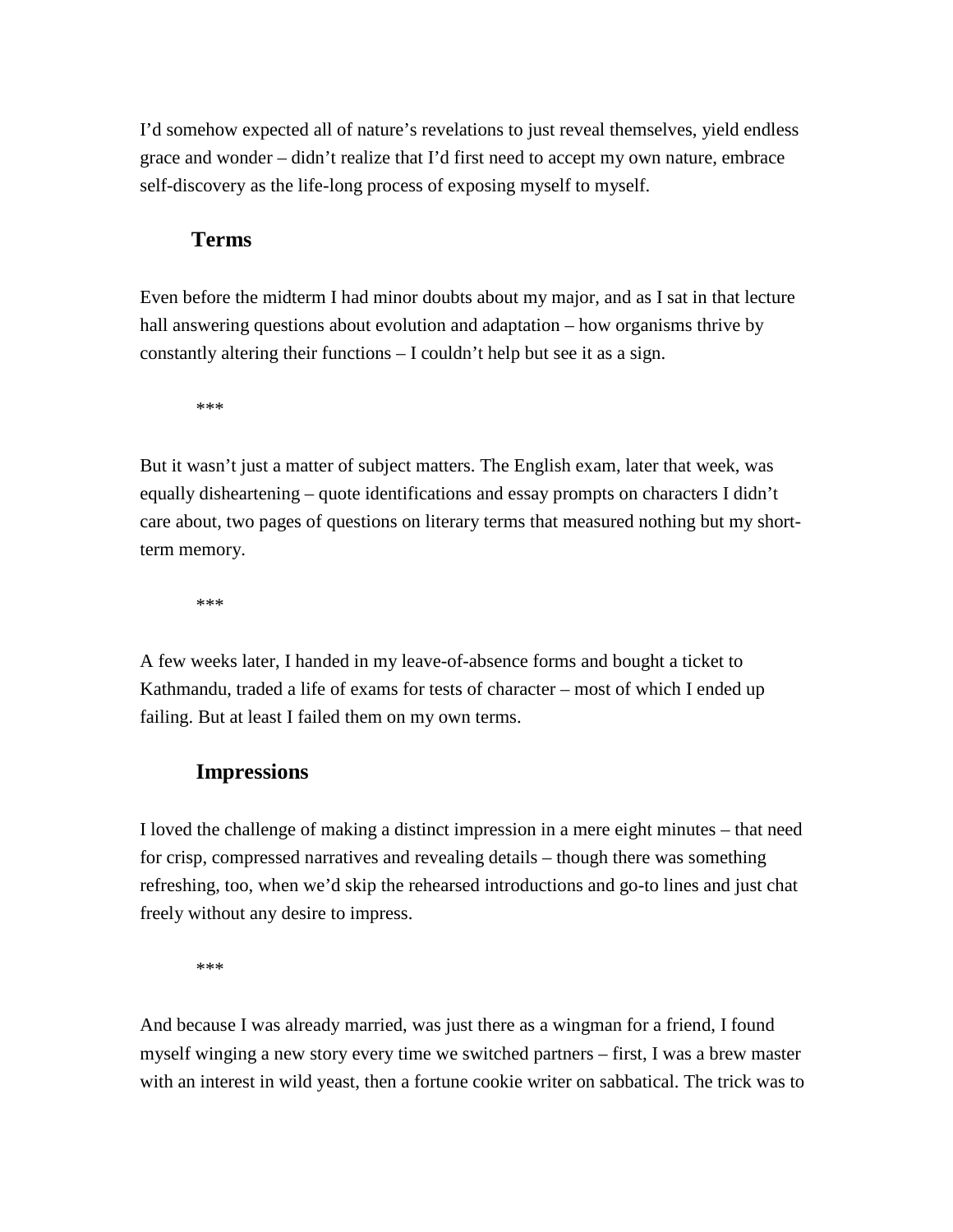create distinct and convincing personas, to think of each one as a serious exercise in character building and not just some humorous impression.

\*\*\*

The prettiest woman there, though, told me she was on to me, had noticed a thin impression on my ring finger at the open bar and didn't care, we were all escaping something and she was okay with meeting up on the sly. I wanted to tell her the truth, but it suddenly felt dirty to come clean, and I spent the rest of our time together staring at that imprint on my finger, troubled by that fine line.

#### **Rates**

After some other teachers and I heard there was a website where students were rating us, we agreed to look each other up. *Textbook use* and *exam difficulty* weren't relevant to my classes but even *clarity* seemed a bit off for a subject so replete with paradox. Still, when we met up at a bar to share what we'd found, I ordered a couple of tequilas so that I could take the feedback with a grain of salt.

\*\*\*

I was prepared to dismiss the entire thing as a space for the irate and irrational and wasn't quite sure what to make of the balanced mix of adoration and disdain – all those compliments complementing the complaints – as though my classroom, too, was but a compilation of contradictions, the histogram of my stars shining like Orion's club and lion.

\*\*\*

And yet it was the scorn that stuck. You'd think that after twenty years of teaching I'd have developed a thick skin or the ability, at any rate, to tolerate a little failure with aplomb. But for the rest of the week, I couldn't stop my mind from spinning, couldn't resist the pull of that black hole.